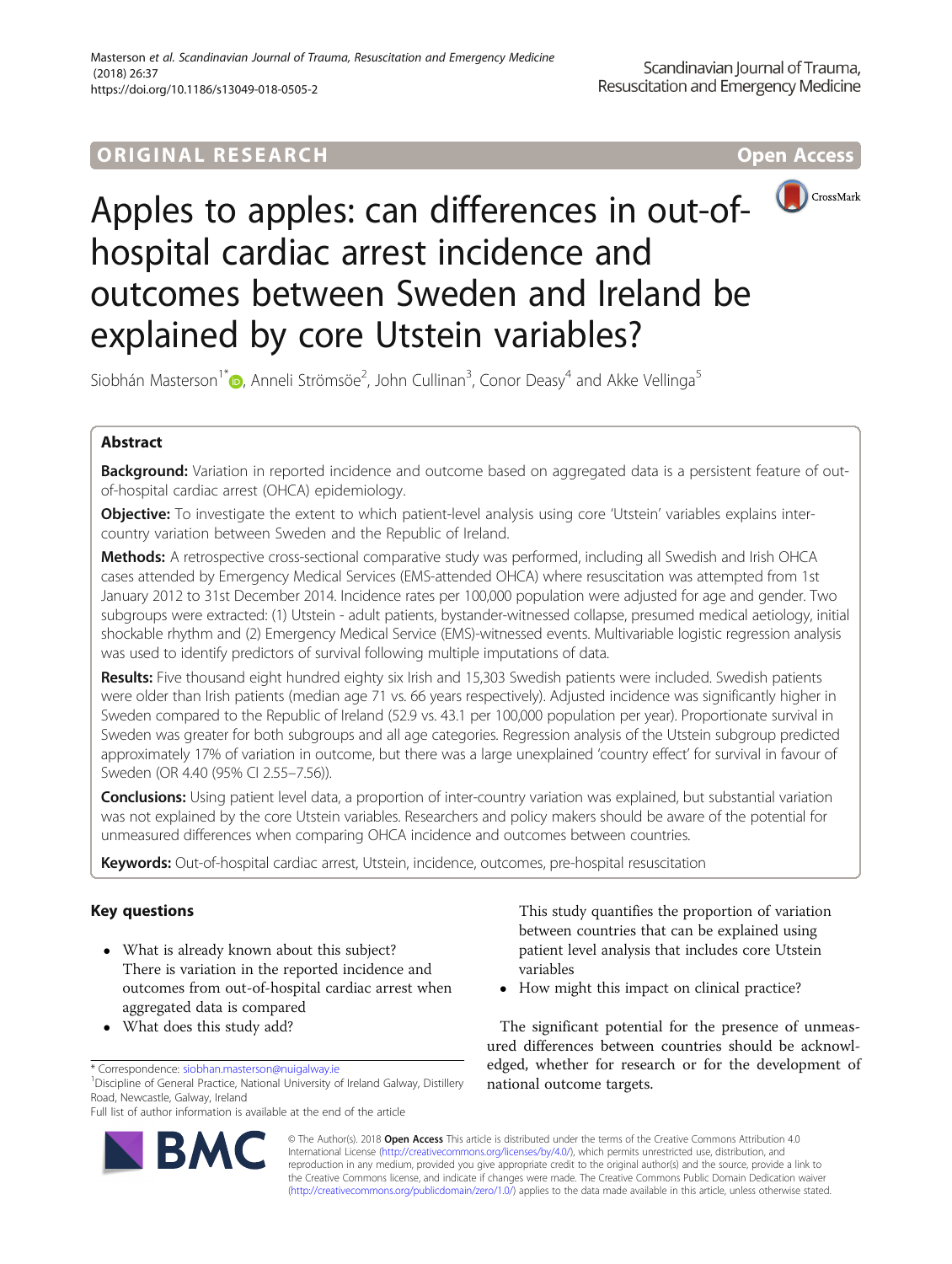# Background

There is international variation in the reported incidence and outcome from out-of-hospital cardiac arrest (OHCA). Chamberlain and Eisenberg stated that in order to compare outcomes between different systems of care, it is necessary to have "a comparator that enables areas of weakness to be defined and addressed whether it be at local, national and international level". The Utstein criteria were developed for this reason, and identify patients based on a number of indicators [\[1\]](#page-6-0). International benchmarking is a highly desirable aspiration, and many notable studies and reviews have been carried out that compare the outcomes from OHCA across multiple countries and jurisdictions [\[2](#page-6-0)–[5\]](#page-6-0). To ensure that comparison is informative, it is essential that data is collected for the same purpose, data definitions and collection methodologies are similar, and that the population covered is equally representative  $[6]$  $[6]$  $[6]$ . Assuring uniformity in OHCA data collection and reporting systems is essential, as differences in outcomes may well be attributable to differences in data availability and processing methodologies [[7](#page-6-0)]. This aim of this study was therefore to investigate the extent to which patient-level analysis using core 'Utstein' variables explains variation in OHCA incidence and outcome between two countries, namely Sweden and the Republic of Ireland.

### Methods

#### Aim and study design

We conducted a retrospective analysis of prospectively collected cohort of all Swedish and Irish cases of EMSattended OHCA where resuscitation was attempted from 1st January 2012 to 31st December 2014.

## Data sources

Swedish OHCA registry data have been used to monitor national changes in OHCA incidence, management and outcome for more than 25 years [[8](#page-6-0)]. Ireland's OHCA registry was established in 2007, modelled on the Swedish registry, and has had comprehensive national data collection since 2012 [\[9\]](#page-6-0). Both registries are hosted by universities, operate in collaboration with ambulance services, and are publicly funded. Irish data is transcribed by an external data management company from ambulance patient care reports while Swedish practitioners enter event data directly onto a web-based template that is forwarded to the registry. Dispatch data and patient outcome data is available directly from the dispatch centre and receiving hospitals in both countries. The availability of a unique patient identifier in Sweden means that status of the patient at thirty days can be obtained from Statistics Sweden. Both countries have systematic missing case identification procedures. This is performed centrally in Ireland and at county level in Sweden. Similarly, regular data quality assurance is performed, using the original patient care report (Ireland) or medical journal (Sweden) to validate data entered. A full description of the data collection comparison is available as a supplementary table. During the study period, clinical practice guidelines for EMS in both countries complied with the 2010 ILCOR recommendations [\[10\]](#page-6-0). Irish and Swedish EMS practitioners are not required to start resuscitation in cases where definitive signs of death are present.

### Study setting

Sweden has a population of 9,995,153, occupying an area of 450,295  $km^2$  [[11\]](#page-6-0). Approximately 85% of the Swedish population lives in cities. Ambulance provision is governed at county and municipal level, and vehicles are primarily staffed by nurses and paramedics. In some cities, physicians may also be part of the ambulance crew [\[12\]](#page-6-0). Fire and police personnel are increasingly involved in providing a first response to OHCA in Sweden with public access defibrillators having been installed across the country [\[13](#page-6-0)].

The 2016 census showed that Ireland had a population of 4,757,976 [\[14](#page-6-0)]. Ireland is significantly smaller than Sweden  $(68,890 \text{ km}^2)$  with approximately  $63\%$  living in urban areas. Statutory Emergency Medical Services (EMS) are provided by the National Ambulance Service (NAS). In Dublin city, Dublin Fire Brigade (DFB) also provides the statutory response. Paramedic and advanced paramedics are deployed to suspected OHCA events. Emergency medical technicians may also be deployed as support crew or first responders to OHCA calls. Community first responder (CFR) volunteerism is becoming increasingly prominent in Ireland, with approximately 150 CFR schemes now established across the country. A more detailed description of the Irish EMS has been published elsewhere [\[9\]](#page-6-0).

#### Data processing

Register managers from both countries met to examine variables collected in both registries and identify which variables were comparable. Data were extracted from both registries, including original and derived variables. Variables with excessive missing values for either country (> 25%) were excluded from further analysis (available as Additional file [1\)](#page-6-0).

Data were analysed using IBM SPSS Statistics v22.0© and STATA/IC 13.0 for Windows©. A subgroup was extracted based on the Utstein recommendations and included only adult patients with a bystander-witnessed collapse, with presumed medical aetiology and initial shockable rhythm [[1\]](#page-6-0). A second subgroup of EMSwitnessed events was also extracted.

#### Statistical analysis

Variables were categorised into patient and event characteristics, interventions and outcomes. Where significant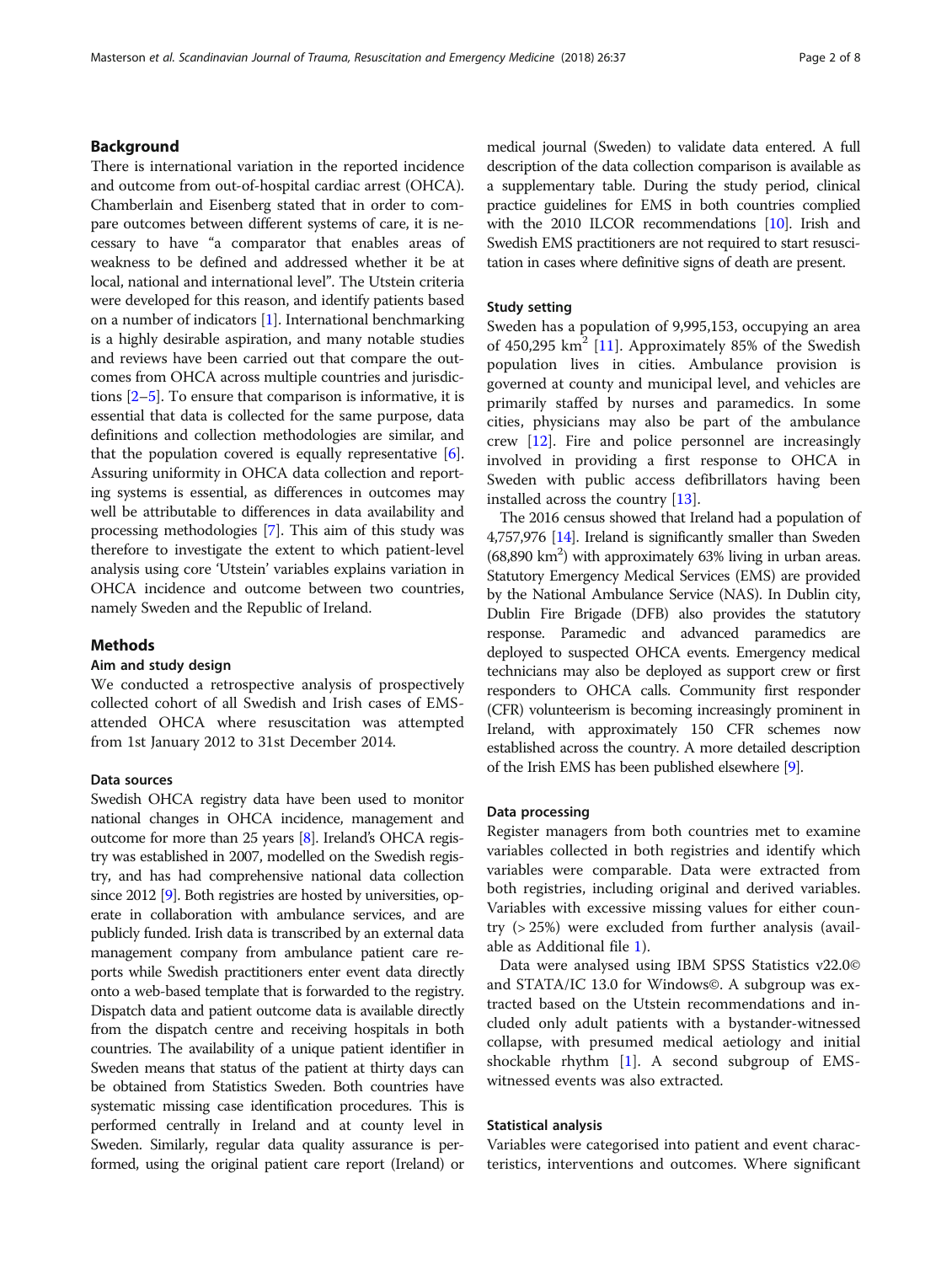differences in variables were observed, further analysis of variables by 5 year age groups was performed.

Sweden is divided into 21 administrative counties while the Republic of Ireland is composed of 34 (hereafter referred to as 'admin areas'). For each admin area, crude incidence rates were calculated for all cases, both subgroups and for three age categories: children (under 18 years); adults (18–64 years); older people (65 years and over). Crude rates were adjusted to account for the proportion of the total population by gender in each age group at admin area level. Swedish population figures were derived from Statistics Sweden data and were averaged for the years 2012–2014 for each admin area [\[15](#page-6-0)]. Population estimates for the Republic of Ireland for each admin area were taken from the 2011 census  $[16]$  $[16]$  $[16]$ . An average country value was calculated from admin area values for each age and gender group with their 95% confidence intervals. The analysis of variance method (ANOVA) was used to compare average incidence rates. A *p*-value of  $< 0.05$  was considered significant.

For key variables, missing data were imputed using a fully conditioned specification (FCS) or chained equations imputation model [\[17](#page-6-0)]. Imputation was performed separately for each country before data were merged for analysis.

Multivariable logistic regression analysis was used to identify predictors of the main outcome of interest (Discharge from hospital alive or alive at 30 days (Survival)). Models were estimated using original data (available as supplementary data) and imputed data. Potential explanatory variables were chosen based on previous literature and clinical relevance. Both 'epinephrine' and 'mechanical CPR' were initially included but were dropped due to insignificance. Interactions between the variable 'Country' and all other variables were checked. Due to non-linearity, the callresponse interval variable was transformed into a binary variable for the regression analysis. Interactions which changed the Odds Ratios (ORs) for any of the main variables by more than 10% were included in the final model.

Model fit was assessed using imputed estimates adjusted  $R<sup>2</sup>$ , which were calculated using Harel's method [[18](#page-6-0)]. Calibration of individual imputed models was assessed using the Hosmer and Lemeshow  $X^2$  statistic ( $p > 0.05$ ).

# Results

### Patient, event and intervention characteristics

A total of 5886 Irish and 15,303 Swedish patients were included in the analysis. The median test showed that Swedish patients were significantly older than Irish patients for all cases and in both subgroups (Table [1](#page-3-0)). Only gender was shown to have a similar distribution. All other variables showed differences between the countries. There were differences in the three categories of witness status, particularly the proportion of patients who had an EMS-

witnessed arrest (Sweden – 15.2% vs. the Republic of Ireland  $-5.9%$ , Table [1\)](#page-3-0).

There were differences between countries in who provided CPR. 'Trained, may be dispatched by ambulance control' included members of the community who had training in CPR i.e. community first responders, off-duty paramedics, nurses, doctors, other clinical personnel. While it is known that many of these individuals were dispatched to the event by ambulance control, it was not possible to accurately determine that proportion. In the Republic of Ireland, this category accounted for 33.5% of providers of CPR before ambulance arrival compared to 12.8% in Sweden. Conversely, in Sweden 28.2% of CPR before ambulance arrival was provided by the fire service compared with 2.8% in the Republic of Ireland. A greater proportion of Swedish patients received defibrillation before ambulance arrival, though the actual percentages in both countries were small (5.6% and 7.3%), and the median EMS call-response interval was significantly shorter in Sweden.

# Differences in OHCA incidence and outcome between countries

The incidence of OHCA resuscitation attempts per 100,000 population per year was similar in both countries for the Utstein subgroup, despite the fact that the annual crude and adjusted incidence of OHCA was significantly higher in Sweden for all patients and for the EMS-witnessed subgroup (Table [2](#page-4-0)). This was also the case for all age categories for both genders, and for the EMS-witnessed subgroup.

The proportion of surviving patients was consistently higher in Sweden for all patients, the Utstein subgroup and the EMS-witnessed subgroup (Table [3\)](#page-4-0). This significant differential in survival was persistent across both genders and all age categories.

#### Extent of unmeasured variation between countries

Variables independently associated with improved ORs for Survival were younger age, collapse at a location other than home, CPR and defibrillation before ambulance arrival and a shorter EMS call-response interval (Table [4](#page-5-0)). Gender was not significantly associated with Survival at a 5% level after controlling for interactions at country level. After adjustment for other variables and inclusion of interaction terms, the OR for Survival in Sweden was 4.40 (95% CI 2.55–7.56). Interactions included in the final model were country\*gender and country\*home location. There was no significant difference between results obtained from original or imputed data. The overall proportion of variation in Survival that is accounted for in the final model was relatively small (adjusted  $\mathbb{R}^2$  17%).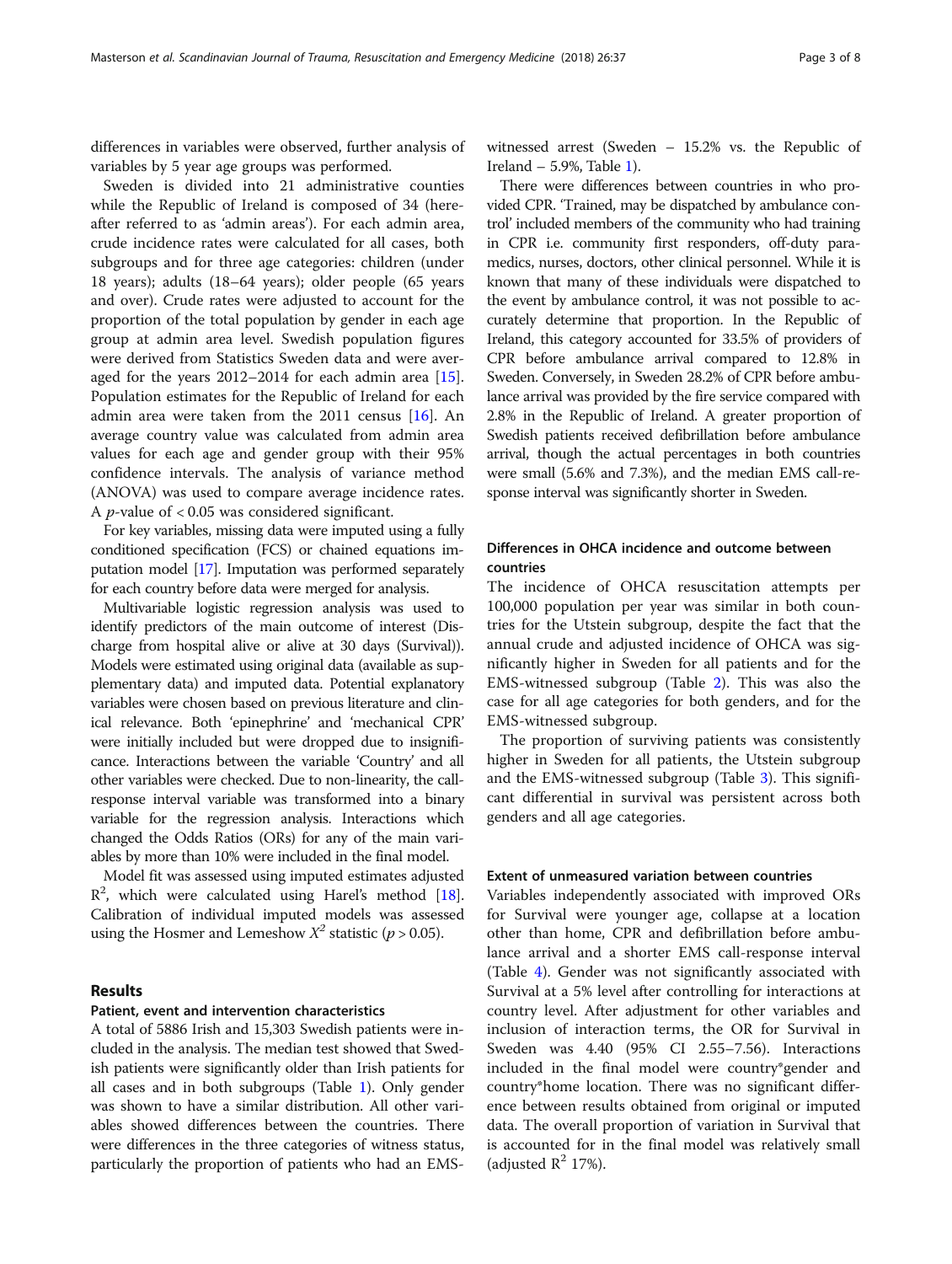|                                                             | All cases    |                 | Utstein subgroup <sup>c</sup> |              | EMS-witnessed subgroup |              |
|-------------------------------------------------------------|--------------|-----------------|-------------------------------|--------------|------------------------|--------------|
|                                                             | Ireland      | Sweden          | Ireland                       | Sweden       | Ireland                | Sweden       |
| Number of patients                                          | $(n = 5886)$ | $(n = 15,303)$  | $(n = 920)$                   | $(n = 2015)$ | $(n = 335)$            | $(n = 2211)$ |
| Patient and scene characteristics                           |              |                 |                               |              |                        |              |
| Median age in years (inter-quartile range)                  | 66 (52-78)   | $71(60-81)$     | $65(55 - 75)$                 | 69 (60-77)   | 69 (58-81)             | 74 (64-84)   |
| Male (%)                                                    | 67.9         | 66.6            | 78.8                          | 82.3         | 208 (62.1)             | 1348 (61.0)  |
| Incident occurred outside home (%)                          | 32.7         | 30.1            | 51.6                          | 59.1         | 174 (51.9)             | 1158 (53.7)  |
| Presumed medical (%)                                        | 88.0         | 89.7            | <b>NA</b>                     | <b>NA</b>    | 305 (91.0)             | 2086 (94.3)  |
| Initial rhythm shockable (%)                                | 23.7         | 23.7            | <b>NA</b>                     | <b>NA</b>    | 107(33.1)              | 496 (28.7)   |
| Witness status (%)                                          |              |                 | <b>NA</b>                     | <b>NA</b>    | <b>NA</b>              | <b>NA</b>    |
| Not witnessed (%)                                           | 40.5         | 33.7            | <b>NA</b>                     | <b>NA</b>    | <b>NA</b>              | <b>NA</b>    |
| Bystander (%)                                               | 53.5         | 51.1            | <b>NA</b>                     | <b>NA</b>    | <b>NA</b>              | <b>NA</b>    |
| Crew (%)                                                    | 5.9          | 15.2            | <b>NA</b>                     | <b>NA</b>    | <b>NA</b>              | <b>NA</b>    |
| Interventions                                               |              |                 |                               |              |                        |              |
| CPR before ambulance arrival (%) <sup>a</sup>               | 66.3         | 68.8            | 79.6                          | 80.2         | <b>NA</b>              | <b>NA</b>    |
| Who started CPR before ambulance arrival (%)                |              |                 |                               |              |                        |              |
| Bystander, not dispatched (%)                               | 60.7         | 56.9            | 44.3                          | 52.4         | <b>NA</b>              | <b>NA</b>    |
| Trained, may be dispatched by ambulance control (%)         | 33.5         | 12.8            | 31.9                          | 9.9          | <b>NA</b>              | <b>NA</b>    |
| Fire service (%) <sup>b</sup>                               | 2.8          | 28.2            | 1.9                           | 16.3         | <b>NA</b>              | <b>NA</b>    |
| Police or fire and police (%)                               | 2.1          | 3.0             | 1.5                           | 1.6          | <b>NA</b>              | <b>NA</b>    |
| Defibrillation before ambulance arrival (%) <sup>a</sup>    | 5.6          | 7.3             | 22.8                          | 23.4         | <b>NA</b>              | <b>NA</b>    |
| EMS call-response interval in minutes (median) <sup>a</sup> | $13(8-20)$   | $10(6-15)$      | $12(8-18)$                    | $8(5-14)$    | <b>NA</b>              | <b>NA</b>    |
| Epinephrine (%)                                             | 63.8         | 80.1            | 65.7                          | 80.4         | 58.1                   | 66.3         |
| Mechanical CPR (%)                                          | 4.6          | 35.9            | 4.9                           | 41.1         | 7.8                    | 25.8         |
| Transported to hospital                                     | 53.8         | 60.9            | 75.7                          | 84.2         | 74.9                   | 83.4         |
| Outcomes                                                    |              |                 |                               |              |                        |              |
| Any ROSC                                                    | 23.2         | 32.8            | 45.9                          | 54.9         | 42.3                   | 45.1         |
| ROSC at hospital arrival or arrived at hospital alive       | 16.9         | 24.4            | 37.1                          | 49           | 32.1                   | 35.4         |
| Discharged alive from hospital                              | 6.0          | UA <sup>c</sup> | 22.2                          | UA           | 16.8                   | UA           |
| Alive at 30 days                                            | UA           | 11.2            | UA                            | 31.7         | UA                     | 20.0         |
| Discharged alive or alive at 30 days                        | 6.0          | 11.2            | 22.2                          | 31.7         | 16.8                   | 20.0         |

<span id="page-3-0"></span>Table 1 Comparison of case characteristics between Republic of Ireland and Sweden – all Cases, Utstein and EMS-witnessed subgroups

CPR Cardiopulmonary Resuscitation, EMS Emergency Medical Services, NA Not applicable, ROSC Return of Spontaneous Circulation, UA Unavailable data <sup>a</sup> <sup>a</sup>For 'All Cases' this variable includes only cases NOT witnessed by EMS (Ireland  $n = 5342$ ; Sweden  $n = 12,335$ )

<sup>b</sup>Fire Service' includes all city and county fire services EXCEPT Dublin Fire Brigade

The Utstein Subgroup includes patients who meet the following criteria – aged over 17 years, bystander-witnessed collapse, presumed medical aetiology, initial shockable rhythm

# **Discussion**

This patient-level analysis of 3 years of data from two well established national registries shows that the incidence of attempted resuscitation is similar for the Utstein subgroup in both countries, but that percentage survival is greater in Sweden than in the Republic of Ireland overall, for all age categories and both subgroups. Even when data from two countries has been collected using similar methods and rationale, the reasons for inter-country differences in outcome are not fully explained by the core Utstein variables used in this study.

Our study highlights that differences in OHCA outcomes between countries are not solely down to differences in patient age and gender profile or pre-hospital interventions. By using patient level data, this analysis serves to quantify the degree of variation that can be explained by inter-country comparison in a way that cannot be achieved with aggregate outcome data. The critical value of OHCA data collection is that it can focus national efforts on improving national outcomes [[19](#page-6-0), [20](#page-6-0)]. In the latest revision of the Utstein dataset, Perkins et al. advised on a range of core and supplemental OHCA elements that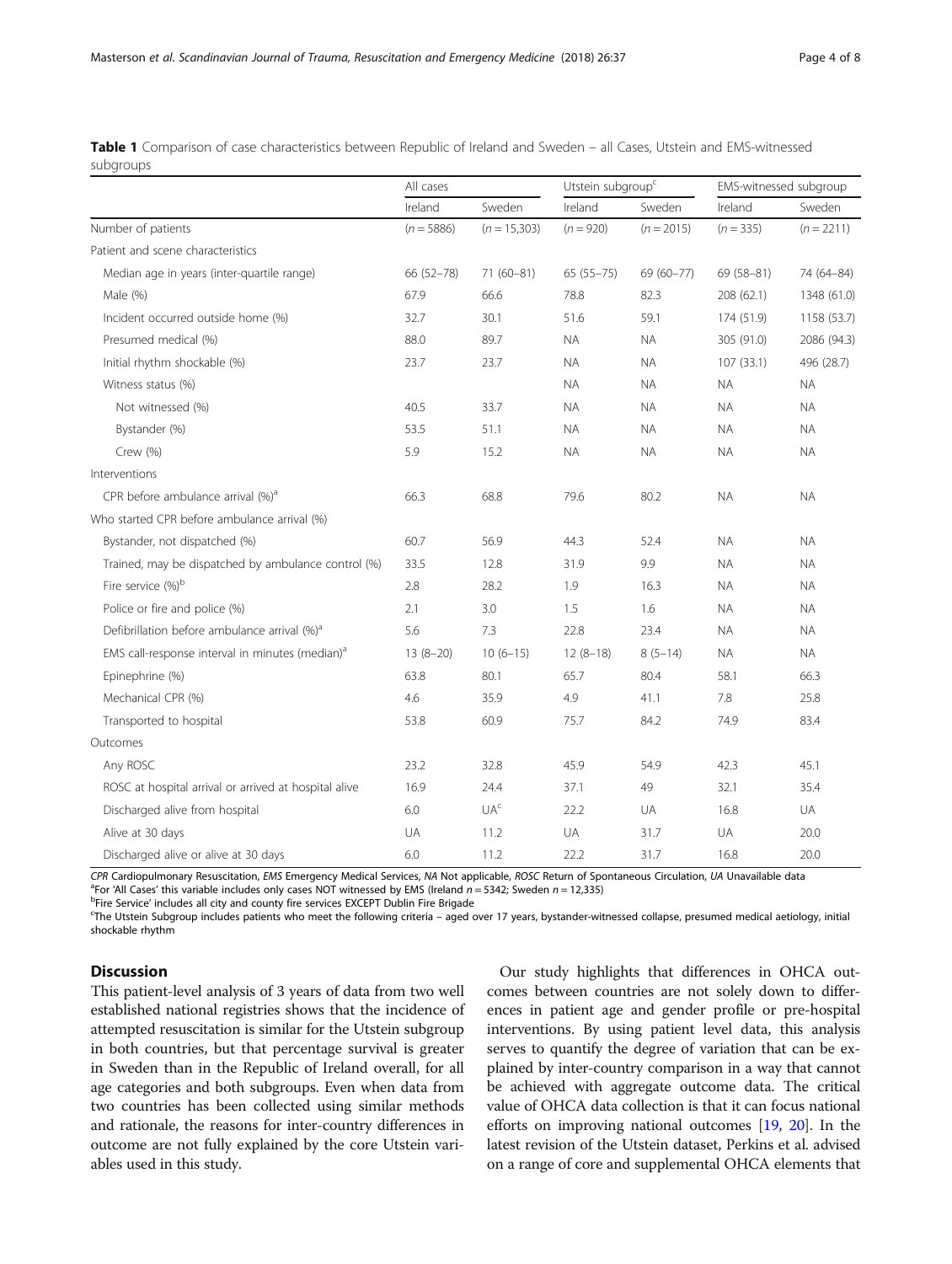|                      | Ireland                       |                                                    | Sweden                   |                          |  |  |
|----------------------|-------------------------------|----------------------------------------------------|--------------------------|--------------------------|--|--|
| Crude Incidence      |                               | Incidence per 100,000 population per year (95% CI) |                          |                          |  |  |
| All Cases            | 43.1 (39.8-46.3) <sup>*</sup> |                                                    |                          | 52.9 (47.7-58.1)*        |  |  |
| Utstein Subgroup     | $6.8(6.1 - 7.4)$              |                                                    |                          | $7.7(6.5-8.9)$           |  |  |
| <b>EMS-witnessed</b> | $2.6$ (2.0-3.1) <sup>*</sup>  |                                                    |                          | $8.1 (7.1 - 9.2)^{*}$    |  |  |
| Adjusted Incidence   |                               |                                                    |                          |                          |  |  |
| All Cases            | 42.3 $(39.6 - 45.1)^{*}$      |                                                    | $50.7(46.1 - 55.2)^{*}$  |                          |  |  |
| Age Categories       | Male                          | Female                                             | Male                     | Female                   |  |  |
| All Ages             | 28.7 $(26.5 - 31.0)^{**}$     | 14.3 $(13.1 - 15.5)^a$                             | 35.5 (31.9-39.1)**       | $17.3$ $(15.4 - 19.2)^a$ |  |  |
| U18                  | $0.7(0.6-0.9)$                | $0.5(0.3-0.7)$                                     | $0.7(0.4-1.0)$           | $0.4(0.2-0.5)$           |  |  |
| $18 - 64$            | 13.4 (12.2-14.6)              | $5.2(4.6-5.8)$                                     | 12.0 (10.8-13.3)         | $5.1(4.4-5.8)$           |  |  |
| $65+$                | $14.1 (13.0 - 15.3)^{**}$     | 8.4 $(7.6-9.3)$ <sup>a</sup>                       | $21.0(19.2 - 22.8)^{**}$ | $11.4(10.2 - 12.6)^a$    |  |  |

<span id="page-4-0"></span>Table 2 Incidence of out-of-hospital cardiac arrest resuscitation attempts per 100,000 population per year

EMS Emergency Medical Services<br>\* Higher incidence in Sweden ( $p < 0.05$ )<br>\*\* Higher incidence in Swedish males than Irish males ( $p < 0.05$ );<br><sup>a</sup> Higher incidence in Swedish females than Irish females ( $p < 0.05$ )

are likely to help explain a larger proportion of intercountry outcome variation, including pre-existing comorbidities and in-hospital treatments and interventions [[21](#page-6-0)]. Implementation or improved systematic collection of these data elements is likely to explain substantial variation in outcome within and between countries.

There are clearly differences in the patient and intervention characteristics in both countries. On average, Swedish patients are older in all cases and in both subgroups, and the higher overall incidence of OHCA resuscitation is largely accounted for by the greater proportion of older OHCA patients in Sweden (Table 2). The explanation for this difference in age profile may lie in cultural attitudes and expectations surrounding death and morbidity in both countries. A survey of public attitudes to resuscitation in older people has not been previously carried out, but may

Table 3 Proportion of surviving patients categorised by country, gender and age group

|                  | Ireland                |              | Sweden                     |                |  |
|------------------|------------------------|--------------|----------------------------|----------------|--|
|                  | n(%)                   |              |                            |                |  |
| All cases        | 350 $(6.0)^*$          |              | $1686(11.2)^{x}$           |                |  |
| Utstein Subgroup | $200(22.2)^{*}$        |              | 634 (31.7)*                |                |  |
| FMS-witnessed    | 56 $(16.8)^{*}$        |              | 436 (20.0)*                |                |  |
| Age Categories   | Male                   | Female       | Male                       | Female         |  |
| All ages         | 283 (7.2)**            | $67(3.6)^a$  | $1276(12.8)$ <sup>**</sup> | 410 $(8.1)^a$  |  |
| U18              | $9(8.8)$ <sup>**</sup> | $2(3.2)^a$   | 35 $(24.3)$ <sup>**</sup>  | 13 $(16.0)^a$  |  |
| $18 - 64$        | $164 (9.3)$ **         | 35 $(5.8)^a$ | 614 (18.7)**               | 150 $(11.7)^a$ |  |
| $65+$            | $103(5.3)$ **          | 30 $(2.6)^a$ | $616(9.8)$ **              | 244 $(6.8)^a$  |  |

EMS Emergency Medical Services<br>\* Higher incidence in Sweden ( $p < =0.05$ )<br>\*\* Higher incidence in Swedish males than Irish males ( $p < =0.05$ )<br><sup>a</sup> Higher incidence in Swedish females than Irish females ( $p < =0.05$ )

help explain the significant difference in resuscitation incidence in this age category.

As also shown in Table 2, the incidence of Utstein subgroup cases is similar in both countries. This is likely to be largely driven by the fact that similar proportions of patients had an initial recorded shockable rhythm (23.7%). The 'three phase model' of cardiac arrest suggests that most patients will deteriorate into an asystole within 5 min without intervention [[22](#page-6-0)]. Considering the significantly shorter median EMS call response-interval in Sweden, it may have been expected that the proportion of Swedish patients with an initial recorded shockable rhythm would be greater than in the Republic of Ireland. One explanation may be the higher proportion of older people in the Swedish OHCA resuscitation population, as older people have been found to have a lower incidence of initial shockable rhythm [\[23](#page-6-0)]. Additionally, a decline in the proportion of patients with an initial shockable rhythm has previously been observed in Sweden, despite efforts to improve call-to-shock times [\[24](#page-6-0)]. It has been proposed that this decline may be due to a reduction in untreated ischaemic heart disease (IHD) in the Swedish population and that the proportion of cases with cardiac aetiology is less than presumed [\[25\]](#page-6-0). Diagnosis of IHD continues to increase the Republic of Ireland and what proportion of this increase is due to increasing prevalence or improved detection is unclear [\[26\]](#page-7-0). Both registries primarily rely on the clinical impression formed by the attending ambulance crew to determine the aetiology of arrest. Previous work on validation of aetiology in paediatric OHCA has shown the potential value of adding coronial data to an OHCA registry [\[27\]](#page-7-0). It is suggested that inclusion of coronial data in the Swedish and Irish registries may assure the validity of data on aetiology and ensure realistic expectations for the proportion of cases with an initial shockable rhythm.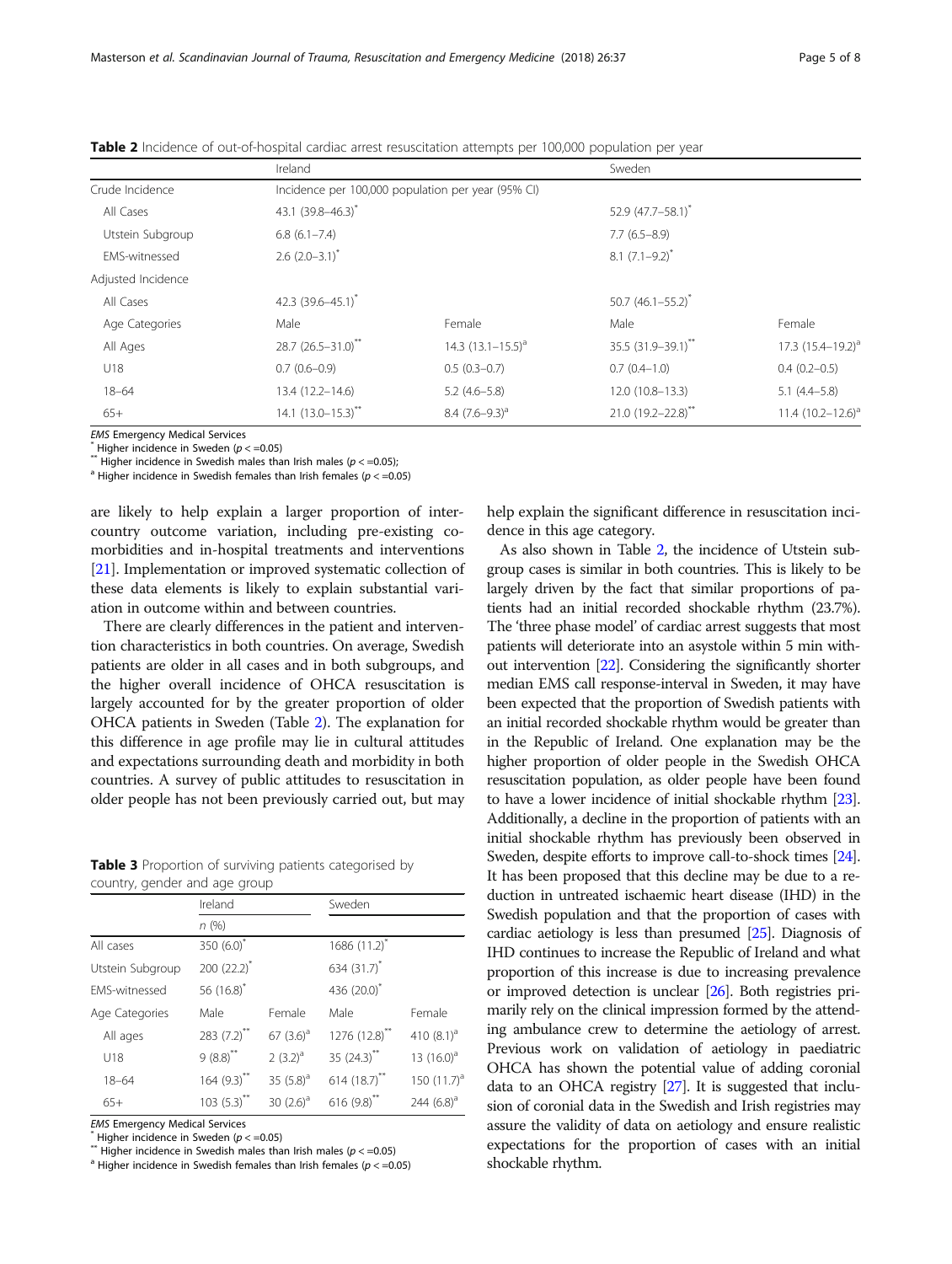<span id="page-5-0"></span>Table 4 Multivariable logistic regression analysis for the outcome survival in the Utstein subgroup (adult, bystanderwitnessed, initial rhythm, shockable, presumed medical aetiology)

|                                                   | Survival                        |
|---------------------------------------------------|---------------------------------|
|                                                   | Adjusted Odds<br>Ratio (95% CI) |
| Sweden                                            | 4.28 (2.51-7.30)                |
| Age (in years)                                    | $0.97(0.96 - 0.97)$             |
| Male                                              | $1.60(1.02 - 2.52)$             |
| Not at home                                       | 3.05 (2.16-4.30)                |
| CPR before ambulance arrival                      | $1.65(1.30 - 2.10)$             |
| Defibrillation attempted before ambulance arrival | 1.40 (1.13-2.74)                |
| Call Response Interval 5 min or less              | $1.97(1.61 - 2.40)$             |
| Model Fit                                         |                                 |
| Nagelkerke $R^2$ adjusted                         | 0.17                            |

Hosmer and Lemeshow Test not significant for any imputations

The proportion of CPR provided by those who were 'trained, may be dispatched by ambulance control' in the Republic of Ireland is encouraging (Table [1\)](#page-3-0). The Republic of Ireland already has an active and growing Community First Responder (CFR) network. While there is evidence that trained first responders can contribute to survival, the best model of CFR is not yet determined [[28\]](#page-7-0). The fire service plays a greater role in the provision of CPR in Sweden, suggesting there is potential for Irish Fire Services to participate more often in the OHCA response. It should be noted that – despite the fact that that dual dispatch of ambulance and fire services in Sweden has been shown to have the greatest effect on response intervals in rural Swedish areas – survival benefit was most significant in densely populated areas [[29\]](#page-7-0). This suggests that there is a response interval beyond which any form of dual dispatch may not be of additional benefit to ambulance dispatch only.

Proportionate survival from OHCA is greater in Sweden for all patients, both subgroups and all age categories (Table [3](#page-4-0)). Patients who collapse in the presence of EMS are likely to receive good quality CPR and rapid defibrillation, which in turn is more likely to be immediately effective if performed soon after collapse [\[30\]](#page-7-0). This is borne out in the relatively high proportion of survival in this subgroup in both countries, and partially explains the higher overall percentage survival in Sweden.

The multivariable logistic regression model of survival explains – at best – 17% of variation between countries, and includes a large 'country effect' in favour or Sweden that is not explained by the predictor variables (Table 4). Rather than suggesting that the chances of patients in the Utstein group surviving an OHCA are over four times greater in Sweden than in the Republic of Ireland, this result points to the large proportion of variation which is not explained by

our Utstein predictor variables. The implication is that while improving the availability of important outcome predictors such as bystander CPR and defibrillation, and reducing EMS call response intervals is likely to increase survival in the Republic of Ireland, these measures alone are unlikely to achieve parity of outcomes with Sweden.

# Limitations

Simplified coding was applied to many variables in order to facilitate systematic registry recording and inter-country analysis. Most notably, we created the variable 'Survival' using the different outcome measures used in Sweden and the Republic of Ireland. In the Republic of Ireland, the primary outcome is 'discharged alive from hospital'. Patients are not included as OHCA survivors until discharged, regardless of the length of their acute hospital stay. In Sweden survivors are classified as those who are alive 30 days or more after the event, even if the patient has not been discharged from an acute facility. While it is possible that Irish patients who are discharged alive may not survive to 30 days, it is also possible that Swedish patients may remain as in-patients for 30 days or more. Both outcome measures have been used interchangeably in other national comparative studies, and the use of either outcome measure has been recommended in the Utstein guidelines [[21\]](#page-6-0). In general, it is not usual for studies to report both these outcomes. In cases where both outcomes have been reported, there is negligible difference in the number of surviving patients [[31,](#page-7-0) [32](#page-7-0)].

While the proportion of patients who had defibrillation attempted before ambulance arrival is similar for the Utstein subgroup in both countries, 14.8% of Swedish cases had missing data for this variable. Using the original data the adjusted OR for this variable in the logistic regression analysis was 1.41 (95% CI 1.11–1.78) compared to 1.40 (95%CI 1.13–2.74) using imputed data.

# Conclusions

The ability to compare OHCA incidence and outcomes across countries and systems is essential to establishing international benchmarking. The use of patient-level data have highlighted the proportion of variation outside of the well-known predictors of OHCA outcome, something that is not possible in comparative studies that rely on aggregated data. We believe the approach used in this study is transferable to other comparative studies of OHCA national incidence and outcome, and that such an approach will improve the validity and value of inter-country comparison, whether for research or for the development of national outcome targets.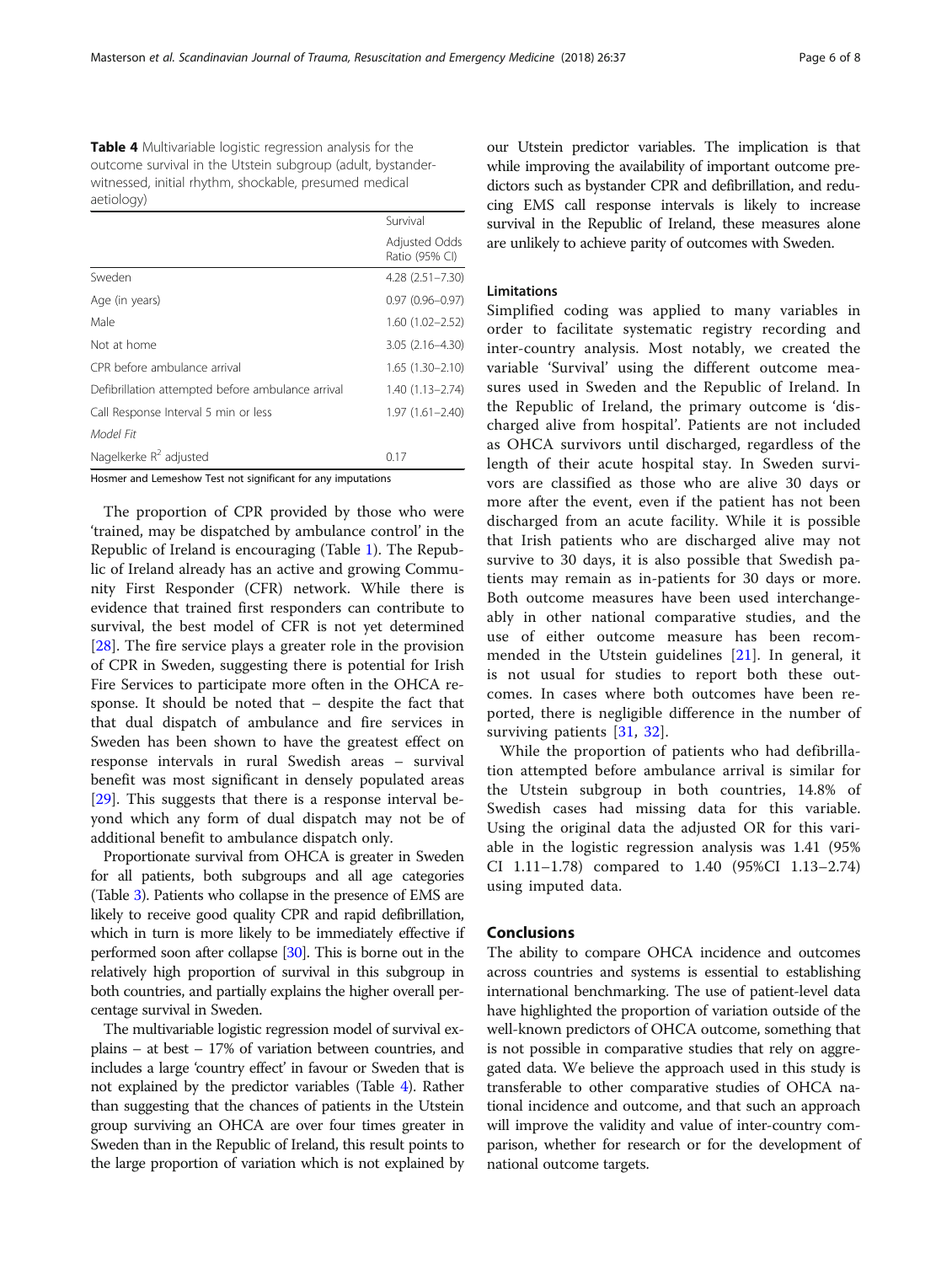# <span id="page-6-0"></span>Additional file

[Additional file 1:](https://doi.org/10.1186/s13049-018-0505-2) Table S1. Comparison of Irish and Swedish OHCA resuscitation registries, Table S2. Missing data items, Table S3. Logistic regression analysis for the outcome survival in the Utstein subgroup using original data (adult, bystander-witnessed, initial rhythm, shockable, presumed medical aetiology). (PDF 95 kb)

#### Acknowledgements

The authors wish to thank National Ambulance Service and Dublin Fire Brigade personnel who provided the data that has made this study possible, and the National Out-of-Hospital Cardiac Arrest (OHCAR) Steering Group who encouraged and facilitated this research. This study was supported by the Swedish Association of Local Authorities and Regions in Sweden, and was completed with.

#### Funding

This study was completed using funding from the Health Research Board Health Professionals Fellowship Grant, of which the first author is a recipient (HPF-2014-609).

#### Availability of data and materials

The data that support the findings of this study are available from OHCAR and the Swedish Registry of Resuscitation but restrictions apply to the availability of these data, which were used under license for the current study, and so are not publicly available. Data are however available from the authors upon reasonable request and with permission of the contributing ambulance service providers.

#### Authors' contributions

SM and AS conceived the idea for the study and prepared and extracted data for analysis. SM was responsible for data analysis and manuscript drafting. AS also contributed to manuscript discussion and drafting. AV and JC were responsible for supervising data analysis, commenting on manuscript drafting and approving the final draft. CD was responsible for contributing to and ensuring the clinical accuracy and relevance of the manuscript. All authors read and approved the final manuscript.

#### Ethics approval and consent to participate

Ethical approval for research using non-identifiable data was obtained from the Research Ethics Committee, National University of Ireland, Galway (07-Sep-12) and from the regional ethics committee in Gothenburg, Sweden (S392–00).

#### Competing interests

The authors declare that they have no competing interests

#### Publisher's Note

Springer Nature remains neutral with regard to jurisdictional claims in published maps and institutional affiliations.

#### Author details

<sup>1</sup>Discipline of General Practice, National University of Ireland Galway, Distillery Road, Newcastle, Galway, Ireland. <sup>2</sup>Dalarna University, Falun, Sweden. <sup>3</sup>School of Business & Economics, National University of Ireland Galway, Galway, Ireland. <sup>4</sup>National Ambulance Service, Health Service Executive, Dublin, Ireland. <sup>5</sup>School of Medicine, National University of Ireland Galway, Galway, Ireland.

#### Received: 20 November 2017 Accepted: 25 April 2018 Published online: 03 May 2018

#### References

- 1. Chamberlain D, Eisenberg M. The Utstein cardiac arrest outcome reports. Resuscitation. 2009;80(2):288–9.
- Berdowski J, et al. Global incidences of out-of-hospital cardiac arrest and survival rates: Systematic review of 67 prospective studies. Resuscitation. 2010;81(11):1479–87.
- 3. Nichol G, et al. Regional variation in out-of-hospital cardiac arrest incidence and outcome. JAMA. 2008;300(12):1423–31.
- 4. Hasegawa K, et al. Regional variability in survival outcomes of out-ofhospital cardiac arrest: the All-Japan Utstein Registry. Resuscitation. 2013; 84(8):1099–107.
- 5. Gräsner J-T, et al. EuReCa ONE; 27 Nations, ONE Europe, ONE Registry. Resuscitation. 2016;105:188–95.
- 6. Chamberlain D. Predictors of survival from out-of-hospital cardiac arrest. Heart. 2010;96(22):1785–6.
- 7. Nishiyama C, et al. Apples to apples or apples to oranges? International variation in reporting of process and outcome of care for out-of-hospital cardiac arrest. Resuscitation. 2014;85(11):1599–609.
- Holmberg M, et al. Survival after cardiac arrest outside hospital in Sweden. Swedish Cardiac Arrest Registry. Resuscitation. 1998;36(1):29–36.
- 9. Masterson S, et al. Urban and rural differences in out-of-hospital cardiac arrest in Ireland. Resuscitation. 2015;91:42–7.
- 10. Nolan JP, et al. European Resuscitation Council Guidelines for Resuscitation 2010 Section 1. Executive summary. Resuscitation. 2010;81(10):1219–76.
- 11. Statistics Sweden. Swedens population 2016 population changes. Population statistics 2017 21/02/2017 [Cited 2017 22 02 2017]; Available from: [http://www.scb.se/en/finding-statistics/statistics-by-subject-area/](http://www.scb.se/en/finding-statistics/statistics-by-subject-area/population/population-composition/population-statistics/pong/statistical-news/population-and-population-changes-in-sweden-2016/) [population/population-composition/population-statistics/pong/statistical](http://www.scb.se/en/finding-statistics/statistics-by-subject-area/population/population-composition/population-statistics/pong/statistical-news/population-and-population-changes-in-sweden-2016/)[news/population-and-population-changes-in-sweden-2016/.](http://www.scb.se/en/finding-statistics/statistics-by-subject-area/population/population-composition/population-statistics/pong/statistical-news/population-and-population-changes-in-sweden-2016/)
- 12. Strömsöe A, et al. Association between population density and reported incidence, characteristics and outcome after out-of-hospital cardiac arrest in Sweden. Resuscitation. 2011;82(10):1307–13.
- 13. Stromsoe A, et al. Improvements in logistics could increase survival after out-of-hospital cardiac arrest in Sweden. J Intern Med. 2013;273(6):622–7.
- 14. Central Statistics Office, C. Census of Population 2016 Preliminary Results. Census 2016 results 2016 [Cited 2017 22/02/2017]; Available from: [http://](http://www.cso.ie/en/releasesandpublications/ep/p-cpr/censusofpopulation2016-preliminaryresults/) [www.cso.ie/en/releasesandpublications/ep/p-cpr/censusofpopulation2016](http://www.cso.ie/en/releasesandpublications/ep/p-cpr/censusofpopulation2016-preliminaryresults/) [preliminaryresults/.](http://www.cso.ie/en/releasesandpublications/ep/p-cpr/censusofpopulation2016-preliminaryresults/)
- 15. Sweden, S.S. Statistics Sweden Your Source of Knowledge. 2016 [Cited 2016 December]; Available from: [http://www.scb.se/Grupp/OmSCB/Dokument/](http://www.scb.se/Grupp/OmSCB/Dokument/SCB-folder-engelsk.pdf) [SCB-folder-engelsk.pdf](http://www.scb.se/Grupp/OmSCB/Dokument/SCB-folder-engelsk.pdf).
- 16. Central Statistics Office. This is Ireland, Highlights from the Census 2011, Part 1. Dublin: Central Statistics Office; 2012.
- 17. van Buuren S. Multiple imputation of discrete and continuous data by fully conditional specification. Stat Methods Med Res. 2007;16(3):219–42.
- 18. Harel O. The estimation of R 2 and adjusted R 2 in incomplete data sets using multiple imputation. J Appl Stat. 2009;36(10):1109–18.
- 19. Global Resuscitation Alliance, Improving Survival from Out-of-Hospital Cardiac Arrest: A Call to Establish a Global Resuscitation Alliance. 2016. [https://foundation915.files.wordpress.com/2016/07/a-call-to-establish-a](https://foundation915.files.wordpress.com/2016/07/a-call-to-establish-a-global-resuscitation-alliance-2016.pdf)[global-resuscitation-alliance-2016.pdf.](https://foundation915.files.wordpress.com/2016/07/a-call-to-establish-a-global-resuscitation-alliance-2016.pdf)
- 20. Wissenberg M, et al. Association of National Initiatives to Improve Cardiac Arrest Management With Rates of Bystander Intervention and Patient Survival After Out-of-Hospital Cardiac Arrest. JAMA. 2013;310(13): 1377–84.
- 21. Perkins GD, et al. Cardiac Arrest and Cardiopulmonary Resuscitation Outcome Reports: Update of the Utstein Resuscitation Registry Templates for Out-of-Hospital Cardiac Arrest: A Statement for Healthcare Professionals From a Task Force of the International Liaison Committee on Resuscitation (American Heart Association, European Resuscitation Council, Australian and New Zealand Council on Resuscitation, Heart and Stroke Foundation of Canada, InterAmerican Heart Foundation, Resuscitation Council of Southern Africa, Resuscitation Council of Asia); and the American Heart Association Emergency Cardiovascular Care Committee and the Council on Cardiopulmonary, Critical Care, Perioperative and Resuscitation. Resuscitation. 2015;96:328–40.
- 22. Weisfeldt ML. A three phase temporal model for cardiopulmonary resuscitation following cardiac arrest. Trans Am Clin Climatol Assoc. 2004; 115:115–22. discussion 122
- 23. Wissenberg M, et al. Survival After Out-of-Hospital Cardiac Arrest in Relation to Age and Early Identification of Patients With Minimal Chance of Long-Term Survival. Circulation. 2015;131:1536–45. (18 %M 10.1161/ CIRCULATIONAHA.114.013122) %U
- 24. Ringh M, et al. Out of hospital cardiac arrest outside home in Sweden, change in characteristics, outcome and availability for public access defibrillation. Scand J Trauma Resusc Emerg Med. 2009;17:18.
- 25. Youngquist ST, Kaji AH, Niemann JT. Beta-blocker use and the changing epidemiology of out-of-hospital cardiac arrest rhythms. Resuscitation. 2008; 76(3):376–80.